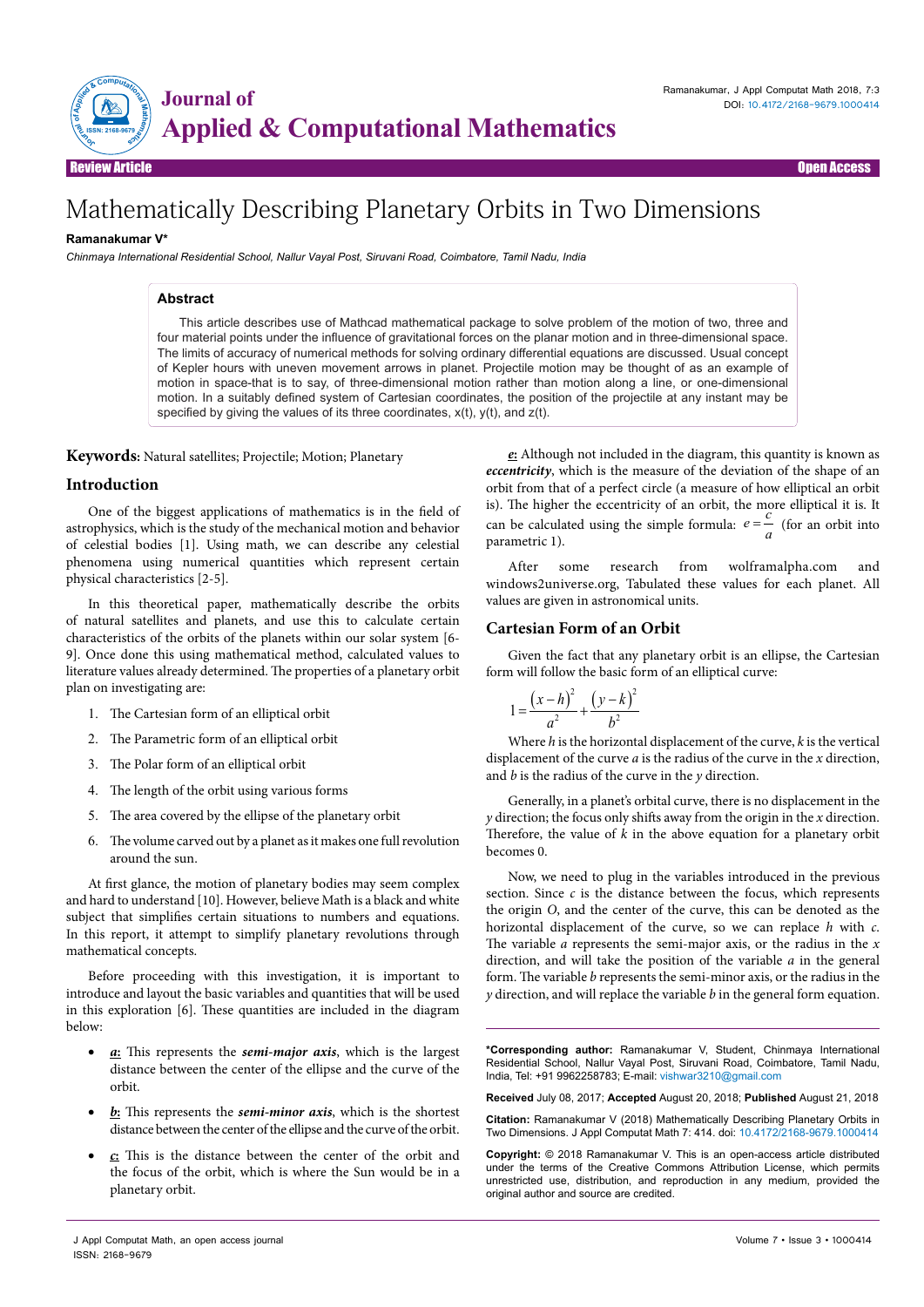#### **Citation:** Ramanakumar V (2018) Mathematically Describing Planetary Orbits in Two Dimensions. J Appl Computat Math 7: 414. doi: 10.4172/2168- 9679.1000414

Page 2 of 7

With the given replacements and adjustments, we get the general Cartesian form for the elliptical orbit of a planetary body:

$$
1 = \frac{(x-c)^2}{a^2} + \frac{(y)^2}{b^2}
$$

## **Parametric Form of an Orbit**

The parametric form of an equation expresses both variables in a function, *x* and *y*, in terms of another distinct variable. In this paper, we will refer to this variable as *t* (not to be confused with the variable for time).

We can convert our Cartesian equation for an orbit into parametric form in a few simple steps:

$$
1 = \frac{(x-c)^2}{a^2} + \frac{(y)^2}{b^2} = \left(\frac{x-c}{a}\right)^2 + \left(\frac{y}{b}\right)^2
$$
  
\n
$$
(\sin t)^2 + (\cos t)^2 = 1
$$
  
\n
$$
\sin t = \frac{x-c}{a}
$$
  
\n
$$
a \sin t + c = x
$$
  
\nand  
\n
$$
\cos t = \frac{y}{b}
$$
  
\n
$$
b \cos t = y
$$

## **Polar Form**

Polar form equations are in terms of  $r$ , the distance from the origin, and θ, the angle between the line that connects a point on the curve and the origin and the positive x-axis.

It attempted to directly convert the Cartesian equation to the polar equivalent, but was quite unsuccessful. It decided to manipulate some key characteristics of an ellipse to derive the polar form. The two characteristics of an ellipse to keep in mind are as follows:

- 1. In an ellipse, with two foci (equidistant from the center/origin), the sum of the lines  $F_1P$  and  $F_2P$  are always equal to 2*a*, where P is any point on the ellipse (Figures 1 and 2).
- 2. If the first diagram is altered slightly, so that point P is on the semi-minor axis, both  $F_1P$  and  $F_2P$  are equal in length at *a*, and 2 right angle triangles are formed between the center/origin, both







foci and point P. Using Pythagoras theorem, we can deduce that  $b^2$ =a<sup>2</sup>-c<sup>2</sup> (Figure 3).

Now, if we were to set  $F_1$  as the origin and let  $F_2$  some point on the positive *x*-axis denoted by (2c, 0), we get the in Figure 4.

We take **w** to be a vector connecting O and P. The vector connecting  $\mathbf{F}_{\mathbf{2}}$  and P is represented by  $\mathbf{w}{-}\mathbf{2ci}$  (the  $i$  is added to give direction to the magnitude 2*c*). The sum of the magnitude of both vectors is equal to 2*a*, according to the first statement made above:

$$
|w| + |w - 2ci| = 2a
$$

Since the magnitude of **w** is equal to r (recall that r is the distance between the origin and the curve), we get:

$$
r+|w-2ci|=2a
$$

Now we need to split the **w–2***ci* vector into *x* and *y* components. We can denote the magnitude of the *y* component simply as *y*, but for the *x* component, we need to take into account 2*ci*, as this is in the *x* direction (Table 1). Therefore, the magnitude of the *x* component is *x*–2*c*:

$$
r + \left| (x - 2c)i + yj \right| = 2a
$$

The magnitude of the second vector is nothing but the square root of the sum of the squares of the *x* magnitude and *y* magnitude:

$$
\sqrt{(x-2c)^2+y^2\cdot}
$$

Remember that in polar equations,  $x=y \cos \theta$  and  $y=y \sin \theta$ .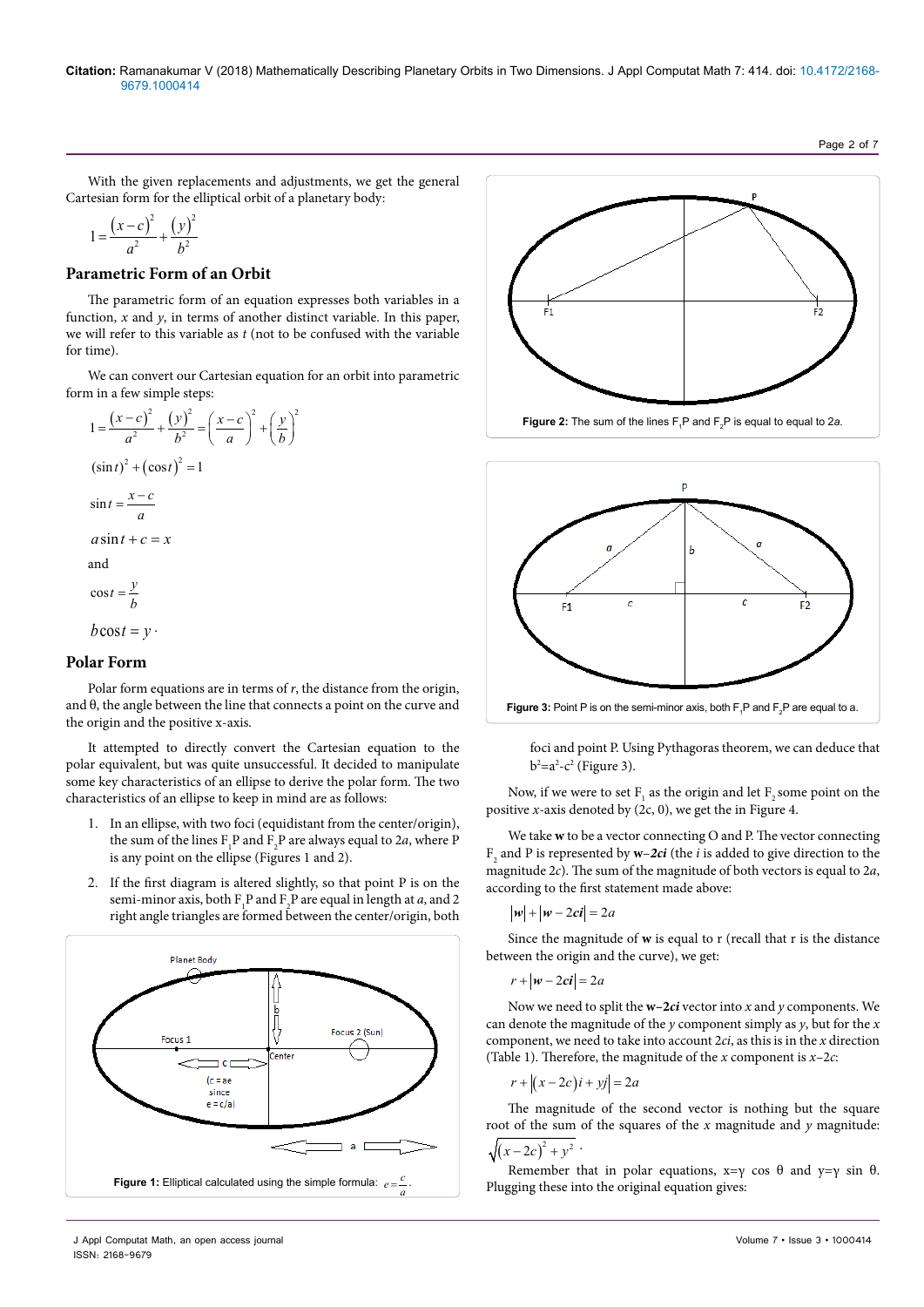

| <b>Planetary Data</b> |         |         |        |        |  |
|-----------------------|---------|---------|--------|--------|--|
| <b>Planet Name</b>    | a/AU    | b/AU    | c/AU   | e/AU   |  |
| Mercury               | 0.3870  | 0.3788  | 0.0796 | 0.2056 |  |
| Venus                 | 0.7219  | 0.7219  | 0.0049 | 0.0068 |  |
| Earth                 | 1.0027  | 1.0025  | 0.0167 | 0.0167 |  |
| Mars                  | 1.5241  | 1.5173  | 0.1424 | 0.0934 |  |
| Jupiter               | 5.2073  | 5.2010  | 0.2520 | 0.0484 |  |
| Saturn                | 9.5590  | 9.5231  | 0.5181 | 0.0542 |  |
| Uranus                | 19.1848 | 19.1645 | 0.9055 | 0.0472 |  |
| Neptune               | 30.0806 | 30.0788 | 0.2587 | 0.0086 |  |

**Table 1:** Astronomical units.

$$
r + \sqrt{(r\cos\theta - 2c)^2 + (r\sin\theta)^2} = 2a
$$

We can rearrange this to get:

$$
r + \sqrt{(r\cos\theta - 2c)^2 + (r\sin\theta)^2} = 2a
$$

$$
-\sqrt{(r\cos\theta - 2c)^2 + (r\sin\theta)^2} = r - 2a
$$

 $(r\cos\theta - 2c)^2 + (r\sin\theta)^2 = (r - 2a)^2$ 

$$
r^2-4ar+4a^2=r^2(cos\theta)^2-4crcos\theta+4c^2+r^2(sin\theta)^2
$$

*r*2 -4*ar*+4*a*<sup>2</sup> =*r*<sup>2</sup> ((*cosθ*)2 +(*sinθ*)2 )-4*cr cosθ*+4*c*<sup>2</sup>

$$
(cos\theta)^2 + (sin\theta)^2 = 1
$$

*r*2 -4*ar*+4*a*<sup>2</sup> =*r*<sup>2</sup> -4*cr cosθ*+4*c*<sup>2</sup>

 $-4ar+4a^2+4a^2 = -4cr \cos\theta + 4c^2$ 

$$
-ar+a^2=-\,c\,r\,cos\theta+c^2
$$

-*ar*+*cr cosθ*=*c*<sup>2</sup> -*a*<sup>2</sup>

$$
r(c \cos\theta - a) = c^2 - a^2
$$

$$
r = \frac{c^2 - a^2}{c \cos\theta - a}
$$

From the second property discussed above  $(b^2=a^2-c^2)$ , we can further simplify to get the polar form of the curve:

$$
r = \frac{b^2}{a - c\cos\theta}
$$

We can plug in the values of *a*, *b*, and *c* from the above table of values for each planet and get the Cartesian, Parametric and Polar equations of their orbits (Table 2).

Using Desmos Online Graphing Calculator, it graphed the equations for the orbits of all 8 planets to get a two dimensional aerial view of the planetary orbits. The origin is the location of the Sun (Figures 5 and 6):

Page 3 of 7

# **Length of the Curve of an Orbit**

Now that we have the equations of the curve, we can calculate the length of this curve, which represents the length of each planet's revolution. But first, let us derive the formula for length of a curve. If we have a graph of a function  $f(x)$ , then the distance between any two distinct points on the curve is given by the following formula:



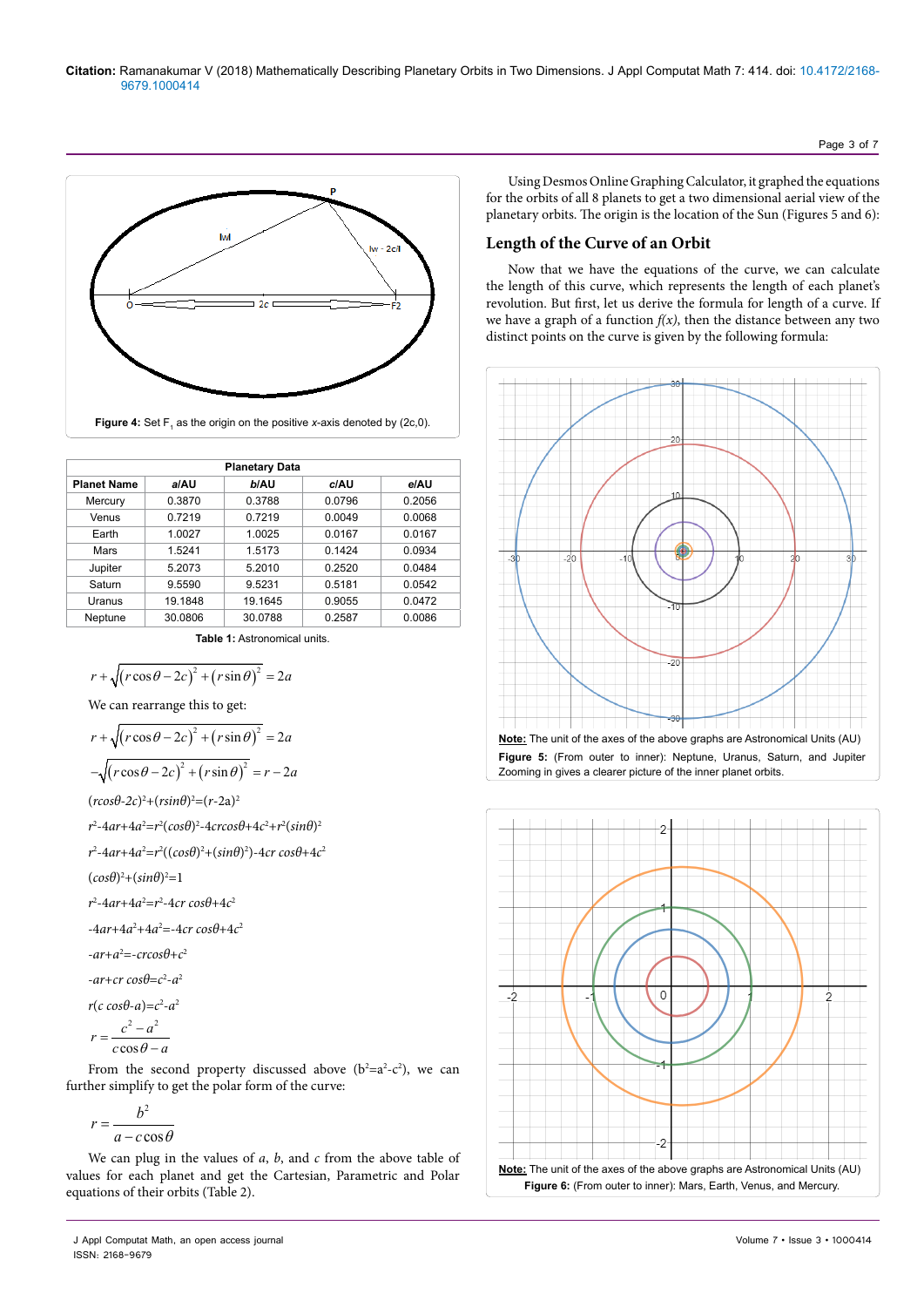#### Page 4 of 7

| <b>Planet Name</b> | <b>Cartesian Equation</b>                                        | <b>Parametric Equation</b>                          | <b>Polar Equation</b>                                  |
|--------------------|------------------------------------------------------------------|-----------------------------------------------------|--------------------------------------------------------|
| Mercury            | $1 = \frac{(x - 0.0796)^2}{0.3870^2} + \frac{(y)^2}{0.3788^2}$   | $0.3870 \sin t + 0.0796 = x$<br>$0.3788$ cost t=y   | $r = \frac{0.3788^2}{0.3870 - 0.0796 \cos \theta}$     |
| Venus              | $1 = \frac{(x - 0.0049)^2}{0.7219^2} + \frac{(y)^2}{0.7219^2}$   | $0.7219 \sin t + 0.0049 = x$<br>$0.7219$ cost t=y   | $r = \frac{0.7219^2}{0.7219 - 0.0049 \cos \theta}$     |
| Earth              | $1 = \frac{(x - 0.0167)^2}{1.0027^2} + \frac{(y)^2}{1.0025^2}$   | 1.0027 sin $t+0.0167=x$<br>1.0025 cost t=y          | $r = \frac{1.0025^2}{1.0027 - 0.0167 \cos \theta}$     |
| Mars               | $1 = \frac{(x - 0.1424)^2}{1.5241^2} + \frac{(y)^2}{1.5173^2}$   | 1.5241 sin $t+0.1424=x$<br>1.5173 $cost$ t=y        | $r = \frac{1.5173^2}{1.5241 - 0.1424 \cos \theta}$     |
| Jupiter            | $1 = \frac{(x - 0.2520)^2}{5.2073^2} + \frac{(y)^2}{5.2010^2}$   | 5.2073 sin t+0.2520=x<br>5.2010 cost t=y            | $r = \frac{5.2010^2}{5.2073 - 0.2520 \cos \theta}$     |
| Saturn             | $=\frac{(x-0.5181)^2}{9.5590^2}+\frac{(y)^2}{9.5231^2}$          | $9.5590 \sin t + 0.5181 = x$<br>$9.5231 \cos t = y$ | $r = \frac{9.5231^2}{9.5590 - 0.5181 \cos \theta}$     |
| Uranus             | $1 = \frac{(x - 0.9055)^2}{19.1848^2} + \frac{(y)^2}{19.1645^2}$ | 19.1848 sin t+0.9055=x<br>19.1645 cos t=y           | $r = \frac{19.1645^2}{19.1848 - 0.9055\cos\theta}$     |
| Neptune            | $1 = \frac{(x - 0.2587)^2}{30.0806^2} + \frac{(y)^2}{30.0788^2}$ | 30.0806 sin t +0.2587=x<br>$30.0788 \cos t = v$     | 30.0788 <sup>2</sup><br>$30.0806 - 0.2587 \cos \theta$ |

**Table 2:** Values for each planet on Cartesian, Parametric and Polar equations of their orbits.

$$
\sqrt{(x_2 - x_1)^2 + (y_2 - y_1)^2}
$$
  
=  $\sqrt{\Delta x^2 + \Delta y^2}$ 

If we were to bring these two points infinitely close to each other along the curve, the segment on the curve would be very close to a straight line, andΔ*x*→0 and Δ*y*→0. Due to this change, the above equation becomes:

$$
\sqrt{(dx)^2 + (dy)^2}
$$
  
=  $dx \sqrt{\left(\frac{dx}{dx}\right)^2 + \left(\frac{dy}{dx}\right)^2}$   
=  $dx \sqrt{1 + \left(\frac{dy}{dx}\right)^2}$ 

If we set the limits [i, j] and integrate the function, we get the sum of the lengths of all the infinitesimally small lines which constitute the curve *f(x)*:

$$
\int_{i}^{j} \sqrt{1 + \left(\frac{dy}{dx}\right)^2} dx
$$

This is the equation for the length of a curve in Cartesian form.

For parametric form, we go back to  $\sqrt{(dx)^2 + (dy)^2}$  and multiply and divide by *dt* to get:

$$
dt\sqrt{\left(\frac{dx}{dt}\right)^2 + \left(\frac{dy}{dt}\right)^2}
$$

Integrating this within some limit [k, l] will again give us the sum of the lengths of all the infinitesimally small lines which make up the curve *f(x)*:

 $\int_a^l \left(\frac{dx}{dt}\right)^2 + \left(\frac{dy}{dt}\right)^2 dt$ *k*  $\int_{k}^{t} \sqrt{\left(\frac{dx}{dt}\right)^{2} + \left(\frac{dy}{dt}\right)^{2}}$ 

For Polar form, it's slightly trickier. We need to convert the polar function into a parametric function and then use the above equation for parametric equations. First, we need to separate *x* and *y*:

$$
x = r \cos \theta
$$

*y=r*sin*θ.*

Next we differentiate using the product rule:

$$
\frac{dx}{d\theta} = \frac{dr}{d\theta}\cos\theta - r\sin\theta
$$

$$
\left(\frac{dx}{d\theta}\right)^2 = \left(\frac{dr}{d\theta}\cos\theta - r\sin\theta\right)^2
$$

$$
\frac{dy}{d\theta} = \frac{dr}{d\theta}\sin\theta + r\cos\theta
$$

$$
\left(\frac{dy}{d\theta}\right)^2 = \left(\frac{dr}{d\theta}\sin\theta + r\cos\theta\right)^2.
$$

Now that we have differentiated in parametric form, we can use the parametric formula for length of a curve by first simplifying

$$
\left(\frac{dx}{d\theta}\right)^{2} + \left(\frac{dy}{d\theta}\right)^{2}
$$
\n
$$
\left(\frac{dx}{d\theta}\right)^{2} + \left(\frac{dy}{d\theta}\right)^{2} = \left(\frac{dr}{d\theta}\right)^{2} (\cos\theta)^{2} - 2r\sin\theta\cos\theta\frac{dr}{d\theta} + r^{2}
$$
\n
$$
(\sin\theta)^{2} + \left(\frac{dr}{d\theta}\right)^{2} (\sin\theta)^{2} + 2r\sin\theta\cos\theta\frac{dr}{d\theta} + r^{2}(\cos\theta)^{2}
$$
\n
$$
= \left(\frac{dr}{d\theta}\right)^{2} (\cos\theta)^{2} + r^{2} (\sin\theta)^{2} + \left(\frac{dr}{d\theta}\right)^{2} (\sin\theta)^{2} + r^{2} (\cos\theta)^{2}
$$
\n
$$
= \left(\frac{dr}{d\theta}\right)^{2} \left((\cos\theta)^{2} + (\sin\theta)^{2}\right) + r^{2} \left((\cos\theta)^{2} + (\sin\theta)^{2}\right)
$$
\n
$$
\therefore (\cos\theta)^{2} + (\sin\theta)^{2} = 1
$$

J Appl Computat Math, an open access journal Volume 7 • Issue 3 • 1000414 ISSN: 2168-9679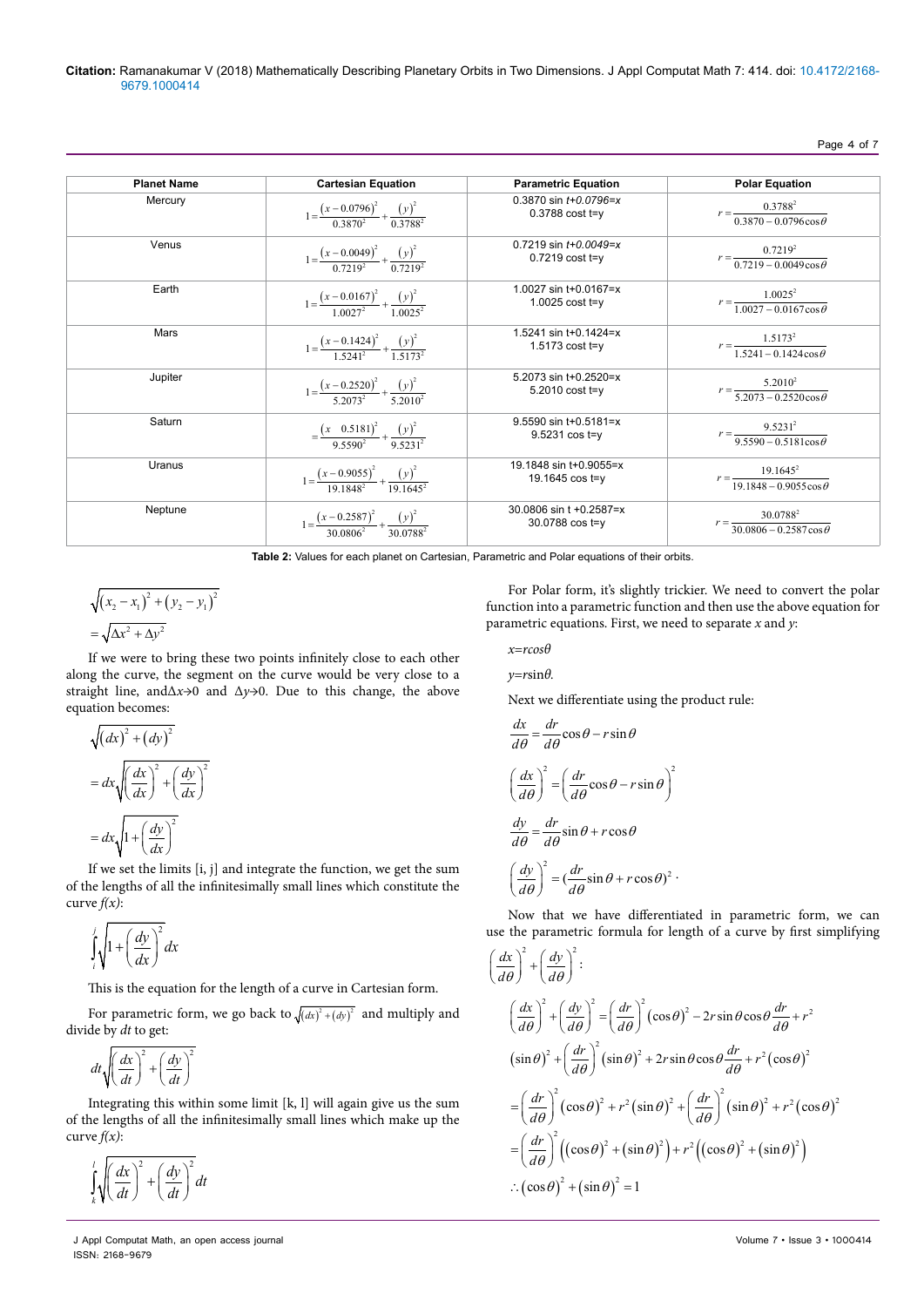#### **Citation:** Ramanakumar V (2018) Mathematically Describing Planetary Orbits in Two Dimensions. J Appl Computat Math 7: 414. doi: 10.4172/2168- 9679.1000414

$$
= \left(\frac{dr}{d\theta}\right)^2 + r^2.
$$

Plugging this into the parametric equation formula, we get the general formula for the length of a polar curve:

$$
\int_a^b \sqrt{\left(\frac{dr}{d\theta}\right)^2 + r^2} d\theta
$$

With these three formulas, we can give the general equation for the length of a planetary elliptical orbit. Using Cartesian form:

$$
\int_{l}^{j} \sqrt{1 + \left(\frac{dy}{dx}\right)^2} dx
$$

To get  $\frac{dy}{dx}$ , we implicitly differentiate our general Cartesian equation for a planetary orbit:

$$
0 = \frac{2(x-c)}{a^2} + \frac{2y}{b^2} * \frac{dy}{dx}
$$
  

$$
\frac{dy}{dx} = \frac{-2(x-c)}{a^2} * \frac{b^2}{2y} = \frac{-b^2(x-c)}{a^2y}
$$

Plugging this into the length of a curve formula gives us:

$$
\int_{1}^{j} \sqrt{1 + \left(\frac{-b^2(x-c)}{a^2y}\right)^2} dx = \int_{1}^{j} \sqrt{1 + \frac{b^4(x-c)^2}{a^4y^2}} dx
$$

In order to substitute for  $y^2$ , we need to find  $y^2$  in terms of *x*:

$$
1 = \frac{(x - c)^2}{a^2} + \frac{(y)^2}{b^2}
$$
  

$$
y^2 = b^2 \left( 1 - \frac{(x - c)^2}{a^2} \right) = b^2 - \frac{b^2 (x - c)^2}{a^2}.
$$

Then, we need to simplify the denominator of  $\left(\frac{dy}{dx}\right)^2$  $\left(\frac{dy}{dx}\right)^2$ 

$$
a^4y^2 = a^4b^2 - a^2b^2(x-c)^2 = a^2b^2(a^2 - (x-c)^2).
$$

Plugging this into the original equation, simplifying and setting the limits to [*c*-*a*,*c*+*a*] (to account for the horizontal displacement of the graph by *c* units), gives us:

$$
\int_{c-a}^{c+a} \sqrt{1 + \frac{b^2 (x-c)^2}{a^2 (a^2 - (x-c)^2)}} dx
$$

Taking the limits  $[0, 2\pi]$  (since the period of both *x* and *y* are  $2\pi$ , taking these limits will mean we get the length of the full curve since *x* and  $y$  go back to their original position), we can also find the length of the curve using the parametric form of the equation. First we need to

find 
$$
\frac{dx}{dt}
$$
 and  $\frac{dy}{dt}$ .  
\n $x = a\sin t + c$   
\n $\frac{dx}{dt} = a\cos t$   
\n $y = b\cos t$ 

$$
\frac{dy}{dt} = -b\sin t
$$

Plugging this into the formula for length of a parametric curve, we get:

$$
\int_{0}^{2\pi} \sqrt{(a\cos t)^2 + (-b\sin t)^2} dt
$$

Since we already have the general equation of r for a planetary orbit, we can also get the length of a planetary orbit if the equation is expressed in polar form:

$$
= \left(\frac{dr}{d\theta}\right)^2 + r^2
$$

$$
= \left(\frac{dr}{d\theta}\right)^2 + \left(\frac{b^2}{a - c\cos\theta}\right)^2
$$

In order to further simplify, you need to differentiate r with respect to θ using the quotient rule:

$$
\frac{dr}{d\theta} = \frac{(a - c\cos\theta)(0) - b^2 c\sin\theta}{(a - c\cos\theta)^2}
$$

$$
\frac{dr}{d\theta} = \frac{-b^2 c\sin\theta}{(a - c\cos\theta)^2}
$$

Plugging this in, we get:

$$
\left(\frac{dr}{d\theta}\right)^2 + r^2 = \left(\frac{-b^2c\sin\theta}{\left(a - c\cos\theta\right)^2}\right)^2 + \left(\frac{b^2}{a - c\cos\theta}\right)^2
$$

We can input this simplification into our length of a polar curve formula. Integrating with the limits  $[0, 2\pi]$ , we get:

$$
\int_{0}^{2\pi} \sqrt{\left(\frac{-b^2c\sin\theta}{\left(a-c\cos\theta\right)^2}\right)^2 + \left(\frac{b^2}{a-c\cos\theta}\right)^2} d\theta
$$

We can also calculate the volume covered by a planet in a single orbit by multiplying the area of a circle with the same radius as the planet into the length formulas derived above, similar to how a prism's volume is calculated by multiplying the cross sectional area and the length of the solid. Using this formula gives the volume as either:

$$
\pi r^2 \int_{c-a}^{c+a} \sqrt{1 + \frac{b^2 (x - c)^2}{a^2 (a^2 - (x - c)^2)}} dx
$$

For the Cartesian form equation or:

$$
\pi r^2 \int_0^{2\pi} \sqrt{\left(a\cos t\right)^2 + \left(-b\sin t\right)^2} dt
$$

For the Parametric form equation and:

$$
\pi r^2 \int_0^{\pi} \sqrt{\left(\frac{-b^2 c \sin \theta}{\left(a - c \cos \theta\right)^2}\right)^2 + \left(\frac{b^2}{a - c \cos \theta}\right)^2} d\theta
$$

For the Polar form equation, where *r* is the radius of the planet.

#### **Mercury's Orbit**

To see whether my derivations were accurate, it plugged in already calculated values for the constants *a*, *b*, and *c* and compared the result with already calculated values found on reliable sources on the internet.

My first test was on the orbit of the planet Mercury, the first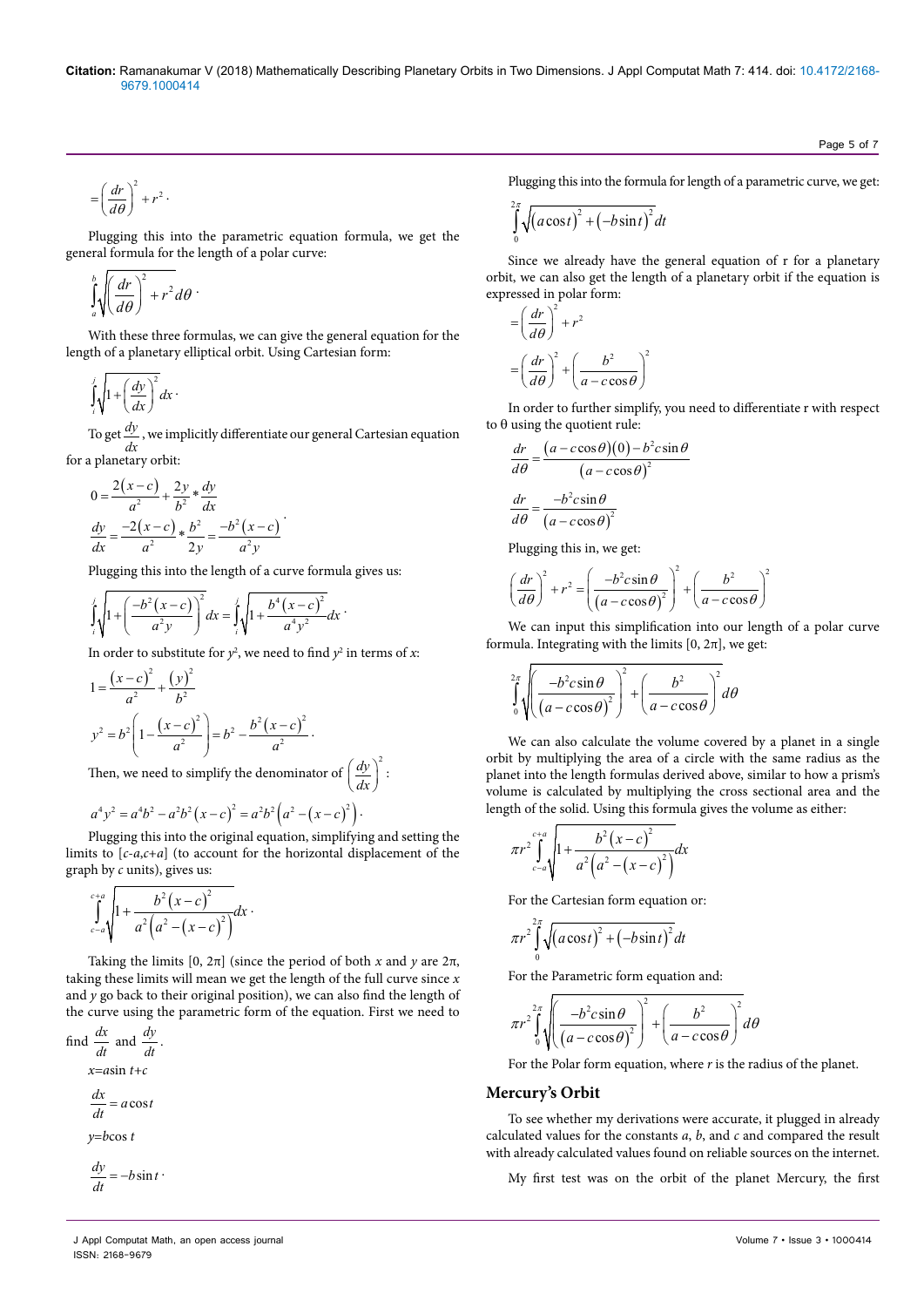planet in the solar system which happens to have the largest value of *e*, eccentricity.

After in depth research I found that the approximated, widely accepted values for *a*, *b* are as follows:

- a: 0.3870 astronomical units (a unit of distance used in astronomy which is equal to the average distance between the Earth and Sun) or  $5.8 \times 10^7$  km
- $\cdot$  *b***:** 0.3788 astronomical units or  $5.7 \times 10^7$  km.

We can calculate the total distance covered by a planet in a single revolution based off of the length of a curve formula given above. We can choose to use either the Cartesian or the parametric form. Since the parametric form is slightly simpler to handle, let's use that equation. Plugging in the above values gives us:

$$
\int_{0}^{2\pi} \sqrt{(0.3870 \cos t)^2 + (-0.3788 \sin t)^2} dt
$$

Evaluating in a calculator gives a value of 2.4316 astronomical units. According to wolframalpha.com, the literature value of this distance is 2.4065, giving a reasonably low error percentage of 1.04%. I decided to tabulate my calculated values versus the literature values from the site for the rest of the planets (Table 3).

My average error percentage is 0.29%. From this, I can conclude that my calculations and derivations are reasonably accurate.

### **Area Covered by the Elliptical Orbit of a Planet**

If we visualize the elliptical orbit as a graph on a Cartesian plane, we can calculate the area covered by the curve, or in the words, the planet, in one complete revolution. To derive this expression, integrated the general equation of the curve and then added the limits [c-a,c+a]. First I made *y* the subject of the equation:

$$
1 = \frac{(x-c)^2}{a^2} + \frac{(y)^2}{b^2}
$$
  

$$
y = \sqrt{b^2 \left(1 - \frac{(x-c)^2}{a^2}\right)} = b\sqrt{1 - \left(\frac{x-c}{a}\right)^2}
$$

Upon integration

$$
b \int \sqrt{1 - \left(\frac{x - c}{a}\right)^2} \, dx
$$

We can use *u*-substitution to simplify the situation

$$
\frac{x-c}{a} = \sin \theta \to x = a \sin \theta + c
$$

$$
\frac{dx}{d\theta} = a\cos\theta \rightarrow dx = a\cos\theta d\theta
$$
  
Substituting gives us  

$$
b\int \sqrt{1 - (\sin \theta)^2} a\cos\theta d\theta = ab\int \sqrt{1 - (\sin \theta)^2} \cos\theta d\theta
$$

$$
= ab\int (\cos \theta)^2 d\theta
$$

$$
\therefore 2(\cos \theta)^2 - 1 = \cos 2\theta
$$

$$
(\cos \theta)^2 = \frac{\cos 2\theta + 1}{2}
$$

$$
= \frac{ab}{2} \int (\cos 2\theta + 1) d\theta
$$

$$
= \frac{ab}{2} \left(\frac{\sin 2\theta}{2} + \theta + C\right)
$$

$$
\therefore \frac{x - c}{a} = \sin \theta
$$

$$
\theta = \sin^{-1} \left(\frac{x - c}{a}\right)
$$

Substituting for θ gives

$$
\frac{ab}{2}\left(\frac{\sin\left(2\sin^{-1}\left(\frac{x-c}{a}\right)\right)}{2} + \sin^{-1}\left(\frac{x-c}{a}\right) + C\right)
$$

After applying limits on the interval  $[c-a,c+a]$ , we can get the total area of the curve:

$$
\frac{ab}{2} \left( \frac{\sin(2\sin^{-1}(1))}{2} + \sin^{-1}(1) - \frac{\sin(2\sin^{-1}(-1))}{2} - \sin^{-1}(-1) \right)
$$
  

$$
\frac{ab}{2} \left( \frac{\sin\left(2 \times \frac{\pi}{2}\right)}{2} + \frac{\pi}{2} - \frac{\sin\left(2 \times \frac{\pi}{2}\right)}{2} + \frac{\pi}{2} \right)
$$
  

$$
\frac{\sin\left(2 \times \frac{\pi}{2}\right)}{2} \text{ and } \frac{\sin\left(2 \times \frac{\pi}{2}\right)}{2} \text{ both cancel out to give:}
$$
  

$$
= \frac{ab\pi}{2}
$$

Since this is the area under the hemisphere of the curve above the *x*-axis, we need to multiply by 2 to get the area of the full ellipse:

| <b>Planetary Orbit Lengths</b> |         |         |                            |                     |                         |
|--------------------------------|---------|---------|----------------------------|---------------------|-------------------------|
| <b>Planet Name</b>             | a/AU    | b/AU    | <b>Calculated Value/AU</b> | Literature Value/AU | <b>Error Percentage</b> |
| Mercury                        | 0.3870  | 0.3788  | 2.4316                     | 2.4065              | 1.04%                   |
| Venus                          | 0.7219  | 0.7219  | 4.5358                     | 4.5452              | 0.21%                   |
| Earth                          | 1.0027  | 1.0025  | 6.3001                     | 6.2826              | 0.28%                   |
| Mars                           | 1.5241  | 1.5173  | 9.5762                     | 9.5529              | 0.24%                   |
| Jupiter                        | 5.2073  | 5.2010  | 32.7184                    | 32.6714             | 0.14%                   |
| Saturn                         | 9.5590  | 9.5231  | 60.0610                    | 59.8779             | 0.31%                   |
| Uranus                         | 19.1848 | 19.1645 | 120.5417                   | 120.4874            | 0.05%                   |
| Neptune                        | 30.0806 | 30.0788 | 189.0020                   | 188.9070            | 0.05%                   |

 $\mathfrak{Z}$ 

**Table 3:** Calculated values versus the literature values from the site for the rest of the planets.

Page 6 of 7